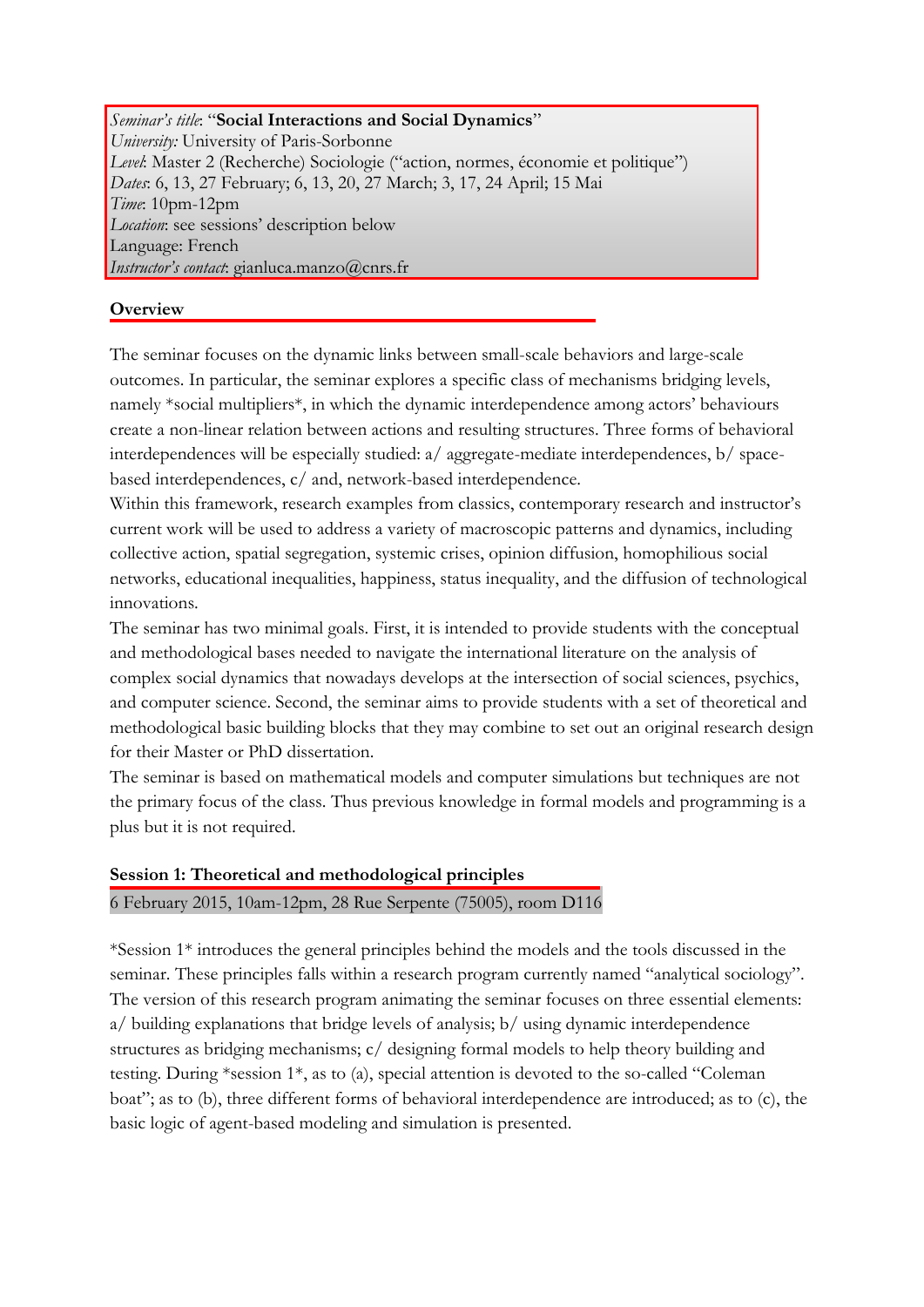Suggested readings (in chronological order)

Schelling, T.C. (1978) *Micromotives and Macrobehavior*, W.W. Norton, New York.

Boudon R. (1979). Generating models as a research strategy. In Robert K. Merton, James S.

Coleman and Peter H . Rossi (eds.), *Qualitative and Quantitative Social Research.* New York: The Free Press, 51- 64.

Cherkaoui M. (2005). *Invisible Codes: Essays on Generative Mechanisms*, Oxford, Bardwell Press (chs. 3-5).

Scott J., Carrington P. (eds.) (2011) *The SAGE Handbook of Social Network Analysis.* Sage, London (chs. 2-5, 7).

Erikson E. (2013) Formalist and Relationalist Theory in Social Network Analysis. *Sociological Theory*, 31(3) 219–242.

Buskens V., Corten R., Raub (2014). Social Networks. Norman Braun & Nicole J. Saam, Hg. (2014). Handbuch Modellbildung und Simulation in den Sozialwissenschaften. Wiesbaden: Springer VS, W. 663–687.

Manzo G. (2014). Data, Generative Models, and Mechanisms: More on the Principles of Analytical Sociology. In G. Manzo (ed.), *Analytical Sociology: Actions and Networks*, Chichester, Wiley, p. 4-52.

Manzo G. (2015) Macrosociology-Microsociology. In: James Wright, Editor-in-Chief, *The International Encyclopedia of Social and Behavioral Sciences* 2e. Oxford: Elsevier Ltd.

### Less technical

Gladwell (2000). *The Tipping Point: How Little Things Can Make a Big Difference*, Little Brown. N. Christakis, J. H. Fowler (2011). *Connected*, Back Bay BooksM.

## *In French*

Manzo G. (2005). Variables, Mécanismes et simulations : une synthèse des trois méthodes est-elle possible? Une analyse critique de la littérature. *Revue Française de sociologie*, 46, 1, 37-74. Manzo G. (2007). Progrès et 'urgence' de la modélisation en sociologie. Du concept de modèle générateur et de sa mise en œuvre. *L'Année Sociologique*, 57, 1, 13-61. Manzo G. (2014). Potentialités et limites de la simulation multi-agents : Une introduction. *Revue* 

*Française de Sociologie*, 55, 4, 653-688.

### **Session 2: Local thresholds, collective action, and spatial segregation**

13 February 2015, 10am-12pm, 20 Rue Berbier du Mets (75013), room "Akoun" (1<sup>st</sup> floor)

*How does heterogeneity in actors' preferences translate into systemic patterns when actors' choices are interdependent*? \*Session 2\* addresses this question by introducing two classical models, namely Granovetter's models of collective action and Schelling's model of racial segregation. Both models study how behavioral interdependence can create non-linear and unexpected macroscopic, but they illustrate two different forms of interdependence, aggregate-mediated and space-based interdependence respectively. The conceptual structure of the two models is presented and an agent-based implementation is introduced to show how this kind of models can be studied and modified.

### Suggested readings (in chronological order)

Schelling T. C. (1971). Dynamic Models of Segregation, *Journal of Mathematical Sociology*, 1, p. 143- 186.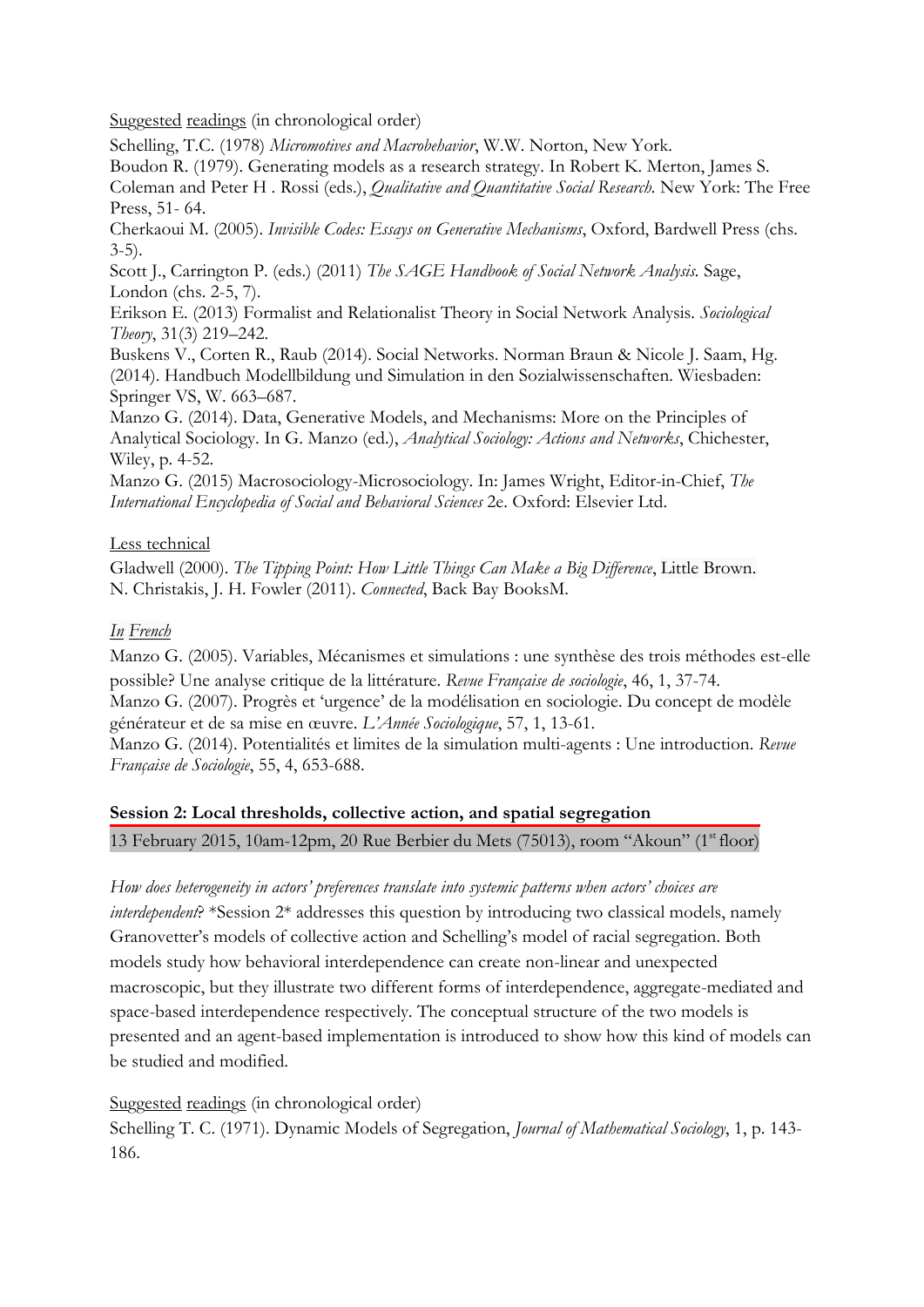Granovetter M. (1978). Threshold Models of Collective Behavior, *American Journal of Sociology*, *83*, 6, p. 1420-1443.

Granovetter M., Soong, R. (1983). Threshold models of diffusion and collective behavior. *Journal of Mathematical Sociology*, 9, 165–179.

Granovetter M. (1988). Threshold models of diversity: Chinese restaurants, residential segregation and the spiral of silence. *Sociological Methodology*, 18, 69–104.

Bruch, E., & Mare, R. (2006). Neighborhood choice and neighborhood change. *American Journal of Sociology*, 112(3), 667–709.

# **Session 3: Information cascades, systemic crises, and opinion diffusion** 27 February 2015, 10am-12pm, 20 Rue Berbier du Mets (75013), room "Akoun" (1<sup>st</sup> floor)

*How does actors' interdependence turn heterogeneity in actors' beliefs into homogeneity, thus generating unexpected (and possible undesirable) systemic patterns*? \*Session 3\* addresses this question by introducing two classical models in which aggregate- and/or space-mediated interdependence is based on imitation. In particular, Merton's classical concept of self-fulfilling prophecy and the original "voter model" are introduced and translated into an agent-based model in order to show how "systemic crises" and "opinion clusters" can emerge from the bottom-up and irrespectively from actors' intentions.

### Suggested readings (in chronological order)

Merton R. (1948). The Self-fulfilling Prophecy. *The Antioch Review*, 8 (2), 193-210. Bikhchandani, S., [Hirshleifer, D.](http://en.wikipedia.org/wiki/David_Hirshleifer), and [Welch, I.](http://en.wikipedia.org/wiki/Ivo_Welch) (1992). A Theory of Fads, Fashion, Custom, and Cultural Change as Informational Cascades. *Journal of Political Economy*, 100, 5, 992-1026. Biggs M. (2009). Self-Fulfilling Prophecies. In P. Hedström, P. Bearman, *The Oxford Handbook of Analytical Sociology*, Oxford: Oxford University Press, 2009, pp. 294-314. Castellano, C., Fortunato, S., and Loreto, V. (2009) Statistical physics of social dynamics. *Reviews of Modern Physics*, 81, 591–646 (in particular, section III « Opinion Dynamics »). Easley D., Kleinberg J. (2010). Information Cascades. In Easley D., Kleinberg J. (2010). *Networks, Crowds, and Markets: Reasoning About a Highly Connected World*, Cambridge University Press, Cambridge (ch. 16).

#### **Session 4: Random networks**

6 March 2015, 10am-12pm, 20 Rue Berbier du Mets (75013), room "Akoun" (1 st floor)

In order better to understand network-based interdependences implied by macroscopic phenomena studied in sessions 7-11, \*session 4\* first introduces the concept of network and presents elementary node- and network-level descriptive statistics. Then, the simplest theoretical model of social network, i.e. Erdos and Renyi's model, is introduced. Algorithms and functions to manipulate (and visualize) network data and to generate random networks are also presented and explained.

### Suggested readings (in chronological order)

Erdos P. Renyi A. (1959) On Random Graphs, *Publicationes Mathematicae*, (6), 290–297. Jackson M. O. (2008) *Social and Economic Networks*, Princeton University Press, Princeton (chs. 2, 4, and 5).

Easley D., Kleinberg J. (2010). *Networks, Crowds, and Markets: Reasoning About a Highly Connected World*, Cambridge University Press, Cambridge (ch. 1).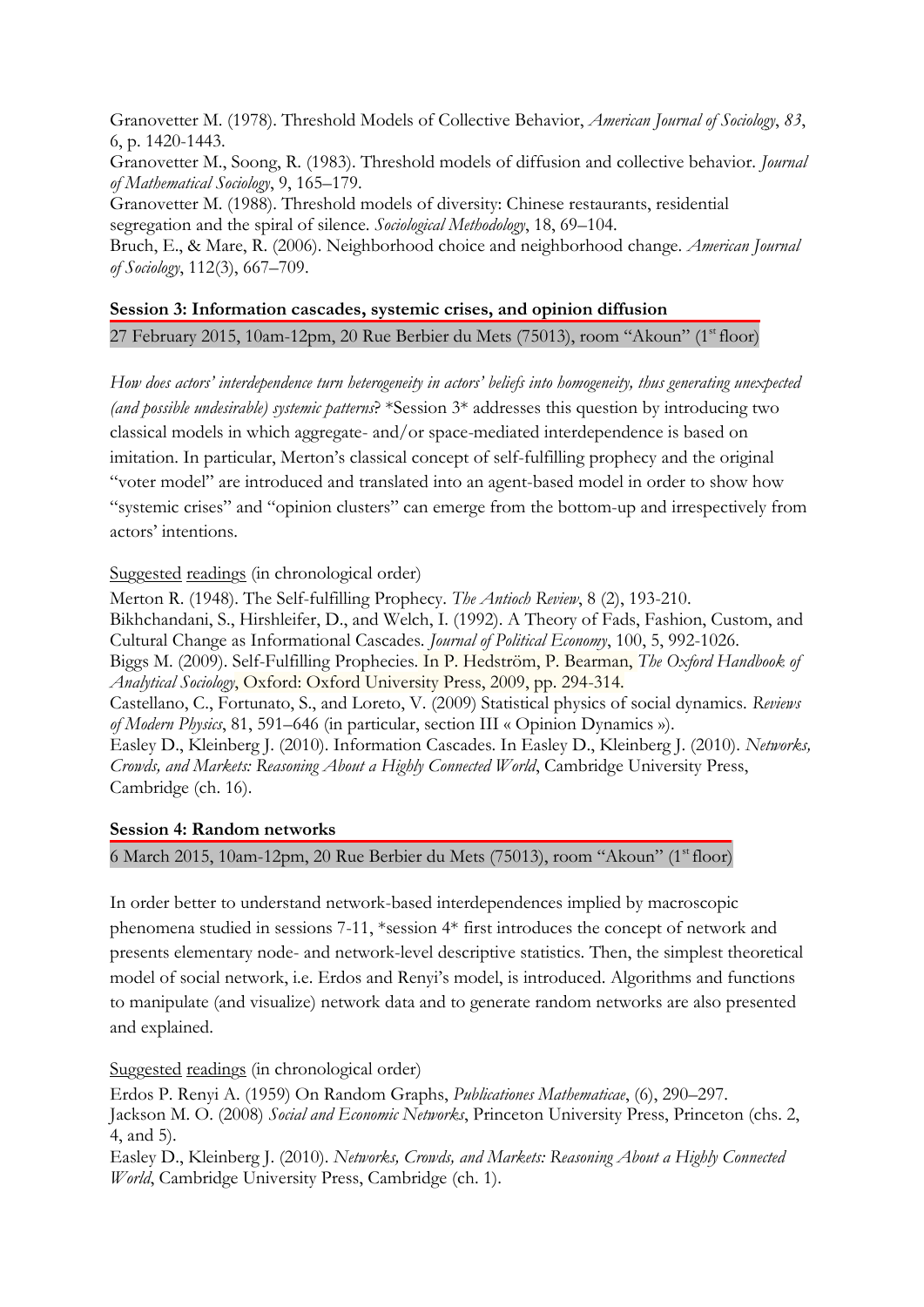Scott J., Carrington P. (eds.) (2011) *The SAGE Handbook of Social Network Analysis.* Sage, London (chs. 23-24).

### **Session 5: Small-world networks**

13 March 2015, 10am-12pm, 20 Rue Berbier du Mets (75013), room "Akoun" (1st floor)

Real-world networks typically look different from random networks *à la* Erdos and Renyi. In particular, observed social networks tend to be more locally densely connected and more reachable. *Where do the co-existence of cliques and reachability come from*? Thus, \*session 5\* first describes Granovetter's original observations and intuitions on "strong" and "weak ties", and, then, introduces a second theoretical models of social networks, i.e. Watts and Strogatz's model, that was designed to capture the co-existence of "strong" and "weak" ties. Algorithms and functions to generate "small-world random networks" are also presented and explained.

#### Suggested readings (in chronological order)

Travers J., Milgram S. (1969). An Experimental Study of the Small World Problem. *Sociometry*, 32, 4, 425-443.

Granovetter M. (1973). The strength of weak ties. *American Journal of Sociology*, 78(6), 1360–1380.

Granovetter M. (1983). The strength of weak ties: A network theory revisited. *Sociological Theory*, 1, 201–233.

Watts D. J., Strogatz, S. H. (1998). Collective dynamics of 'Small-world' networks. *Nature*, 393, 440–442.

Watts D. J. (1999). Networks, dynamics, and the Small-World phenomenon. *American Journal of Sociology*, 105(2), 493–527.

Watts D. J. (2004). The new science of networks. *Annual Review of Sociology*, 30, 243–270. Centola, D., & Macy, M. W. (2007). Complex contagions and the weakness of long ties. *American Journal of Sociology*, 113(3), 702–734.

#### *To get an overview*

Jackson M. O. (2008) *Social and Economic Networks*, Princeton University Press, Princeton (ch. 5). Easley D., Kleinberg J. (2010). *Networks, Crowds, and Markets: Reasoning About a Highly Connected World*, Cambridge University Press, Cambridge (chs. 3, 20). Kadushin, C. (2012) *Understanding Social Networks*. NY: Oxford University Press (ch. 8).

#### **Session 6: Scale-free networks**

20 March 2015, 10am-12pm, 20 Rue Berbier du Mets (75013), room "Akoun" (1<sup>st</sup> floor)

Real-world networks differs from both random networks *à la* Erdos and Renyi and "small-world" random networks *à la* Watts and Strogatz in one important respect, namely the distribution of node's degree. *Where does asymmetry in degree distribution come from*? \*Session 6\* introduces a third fundamental theoretical models of social networks, i.e. Barabasi&Albert's model, that was designed to capture the observation that a few nodes tend to concentrate a large fraction of links. Algorithms and functions to generate "scale-free" networks are presented and explained.

#### Suggested readings (in chronological order)

De Solla Price D. J. (1965). Networks of Scientific Papers. *Science* 149 (3683), 510–515. Barabási A. L., Albert, R. (1999). Emergence of scaling in random networks. *Science*, 286(5439), 509–512.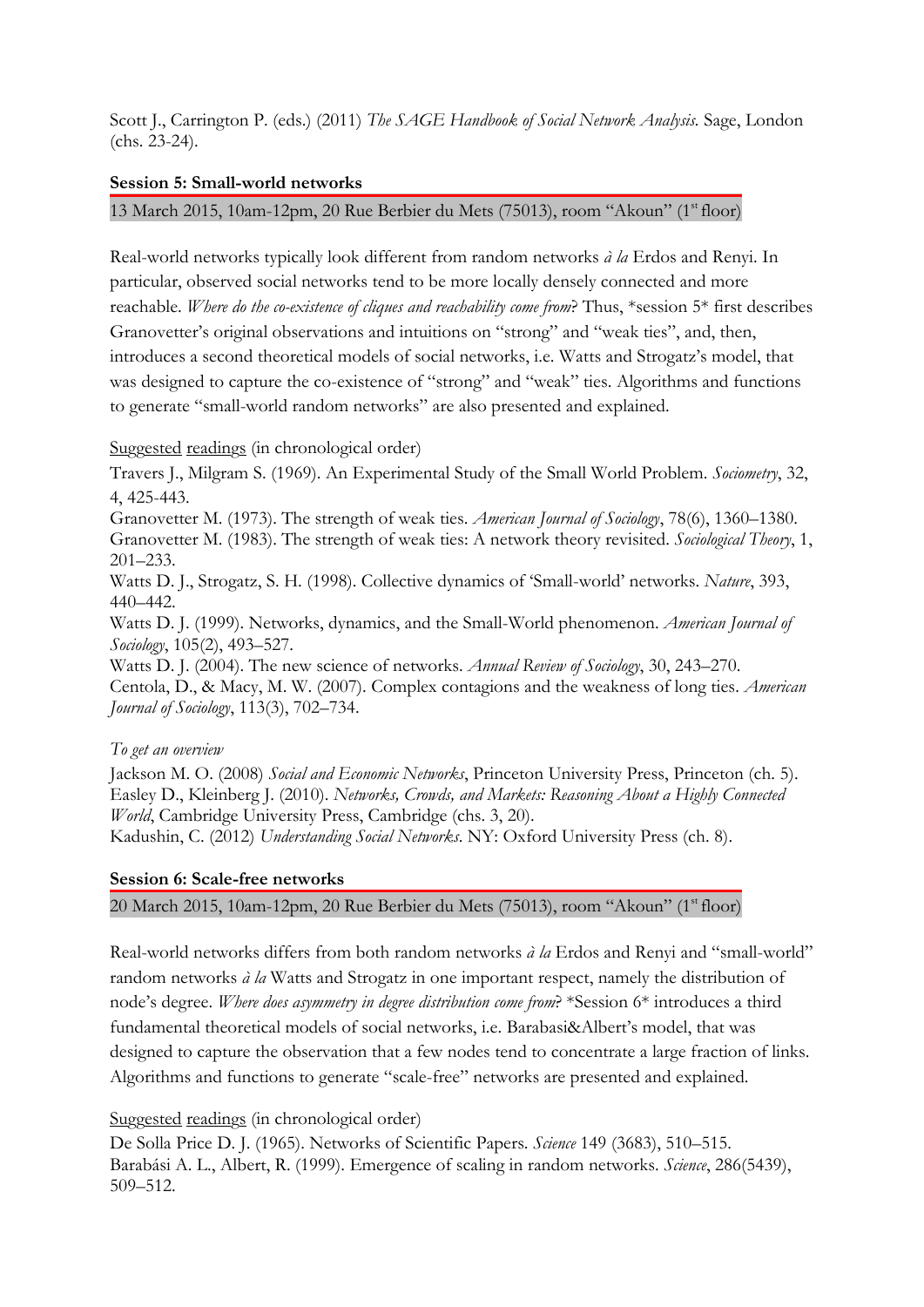Barabási A. L., Bonabeau Eric (2003). Scale-FreeNetworks, *Scientific American*, 288, 60-69 (2003). Jackson M. O. (2008) *Social and Economic Networks*, Princeton University Press, Princeton (ch. 5). Barabasi A.-L.( 2009). Scale-free Networks: A Decade and Beyond. *Science* 325, 412-13.

#### **Session 7: Homophilious network generation**

27 March 2015, 10am-12pm, 20 Rue Berbier du Mets (75013), room "Akoun" (1<sup>st</sup> floor)

One of the most recurrent features of real-world social networks is homophily, i.e. the tendency of nodes with similar attributes to be linked together more frequently than one may expect given the distributions of these attributes. *Where do homophilious networks come from*? \*Session 7\* introduces a formal model, originally outlined by James Coleman and, more recently, refined by John Skvoretz, that explains homophilious networks through simple actors' behaviours that are interdependent. An agent-based implementation of Skvoretz's model is presented and simulated in order to show some counter-intuitive consequences fueled by the aggregate-mediated interdependence among actors' decision to form a link.

#### Suggested readings (in chronological order)

Lazarsfeld PF, Merton RK. (1954). Friendship as a social process: a substantive and methodological analysis. In *Freedom and Control in Modern Society*, ed. M Berger, pp. 18–66. New York: Van Nostrand.

McPherson J., Smith-Lovin L., & Cook J. (2001). Birds of a feather: Homophily in social networks. *Annual Review of Sociology*, 27, 415–444.

Skvoretz J. (2013). Diversity, Integration, and Social Ties: Attraction versus Repulsion as Drivers of Intra- and Intergroup Relations. .*American Journal of Sociology* 119: 486-517.

#### *Additional theoretical stimuli*

Pujol J. M., Flache A., Delgado J., Sangüesa R. (2005) How Can Social Networks Ever Become Complex? Modelling the Emergence of Complex Networks from Local Social Exchanges. *Journal of Artificial Societies and Social Simulation* vol. 8, no. 4.

Jackson M. O. (2008) *Social and Economic Networks*, Princeton University Press, Princeton (ch. 6) Hamill L., Gilbert N. (2009). Social Circles: A Simple Structure for Agent-Based Social Network Models. *Journal of Artificial Societies and Social Simulation* 12(2)3.

# **Session 8: Network-based externalities and education inequalities**

3 April 2015, 10am-12pm, 20 Rue Berbier du Mets (75013), room "Akoun" (1<sup>st</sup> floor)

*How does heterogeneity in actors' preferences and resources translate into systemic pattern of inequality when actors tend to follow others' choices along homophilious-social-networks lines?* To address this question, \*Session 8\* first introduces the concept of "network externalities", and, then, applies it to educational inequalities. A formal model of educational choices is presented and, by means of agent-based simulations, it is shown how educational imitative behaviours spread through socially segregated social networks and generate distributions of education across social groups that strongly resemble actual distributions in contemporary France.

#### Suggested readings (in chronological order)

Manski, C. (1993b) Identification problems in social sciences. *Sociological Methodology*, 23, 1–56.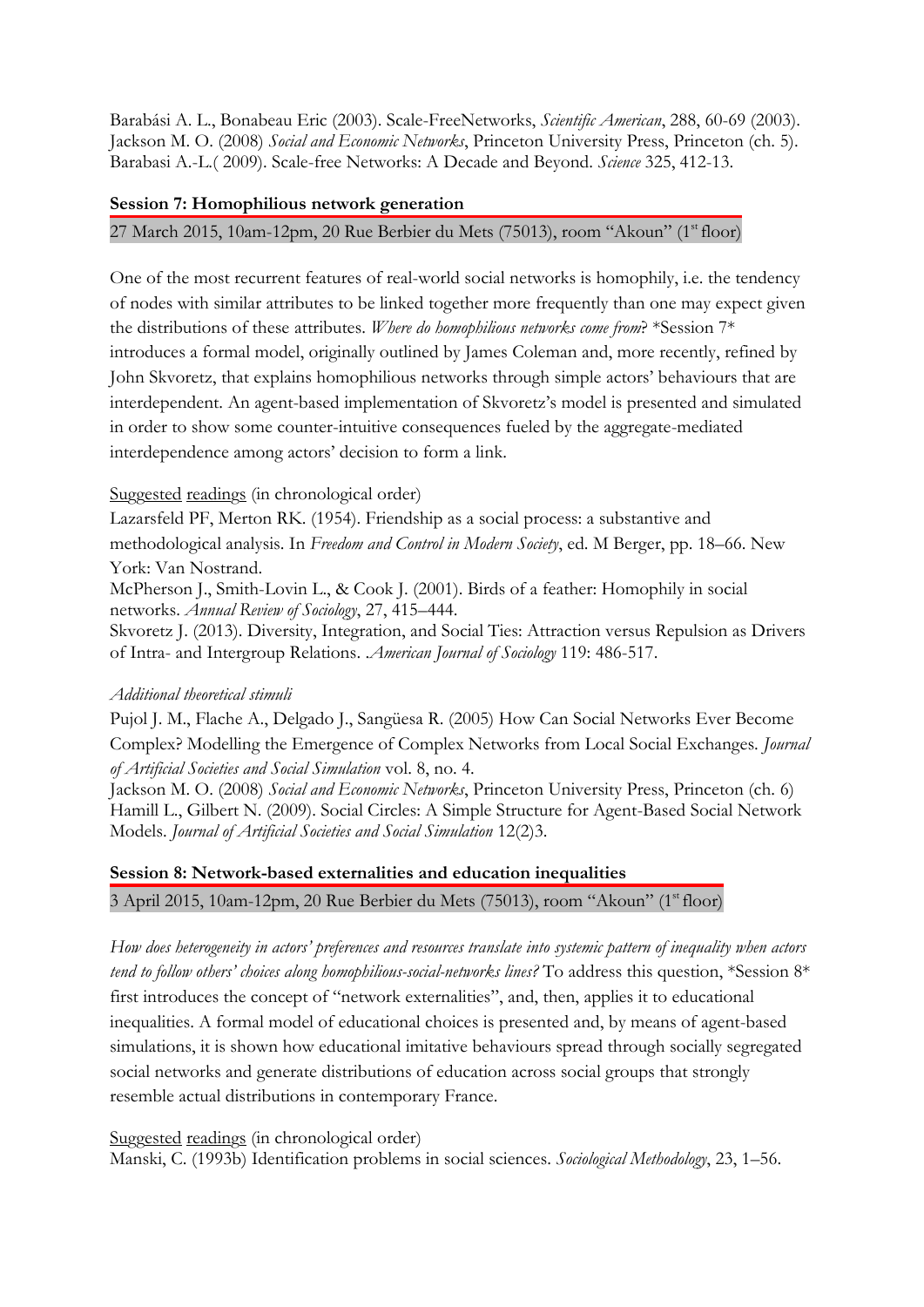Manski, C. (2000) Economic analysis of social interaction. *Journal of Economic Perspectives*, 14(3), 115–136.

DiMaggio P. Garip F. (2011). How network externalities can exacerbate intergroup inequality. *American Journal of Sociology*, 116(6), 1887–1933.

DiMaggio P., Garip F. (2012) Network effects and social inequality. *Annual Review of Sociology*, 38, 93–118.

Manzo, G. (2013) Educational choices and social interactions: a formal model and a computational test. *Comparative Social Research*, 30, 47–100.

### **Session 9: Network-based comparisons and social satisfaction**

17 April 2015, 10am-12pm, 20 Rue Berbier du Mets (75013), room "Akoun" (1<sup>st</sup> floor)

*How do systemic levels of social satisfaction change when the structure of social comparisons in which actors are embedded is modified*? To answer this question, \*session 9\* first introduces Merton's classical concept of "reference group", and, then, a theoretical model explaining why individuals may be unhappy with their choices when they look at others' choices. Then, through agent-based simulations, different network structures are introduced in the model and it is shown how network features, namely degree distribution, impacts on the type of comparisons actors can structurally perform and, ultimately, on the intensity of happiness at the systemic level.

### Suggested readings (in chronological order)

Boudon R. (1982 [1977]). *The Unintended Consequences of Social Action.* London: Macmillan (ch. 5). Gartrell, David. 1987. Network approaches to social evaluation. *Annual Review of Sociology* 13: 49- 66.

Manzo, G. (2011) Relative deprivation in silico: agent-based models and causality in analytical sociology, in *Analytical Sociology and Social Mechanisms* (ed. P. Demeulenaere), Cambridge University Press, Cambridge, pp. 266–308.

### *In French*

Manzo G. (2011). Satisfaction personnelle, comparaisons et sentiments de justice. in M. Forsé & O. Galland (eds.), *Les Français face aux inégalités et à la justice sociale*, Paris, Armand Colin, ch. 16, 171-178.

**Session 10: Homophilious interactions and status inequality** 24 April 2015, 10am-12pm, 20 Rue Berbier du Mets (75013), room "Akoun" (1<sup>st</sup> floor)

*How do imitation and retaliation taking place in homophilious interactions contribute to generate systemic patterns of status inequality*? To address this question, \*session 10\* builds on recent theoretical models of status hierarchies formalizing Merton's original intuitions on "rich-gets-richer" dynamics. A new model that makes simple heuristic interact with homophilious networks along status lines is introduced. Agent-based simulations are used to show how this model generates status inequality from virtual no inequality and how intense status inequality can be when low-status actors accept to interact with high-status actors and be snubbed by them.

### Suggested readings (in chronological order)

Merton R. K. (1968). The Matthew Effect in Science. The Reward and Communication Systems of Science Are Considered. *Science*, 159:56-63.